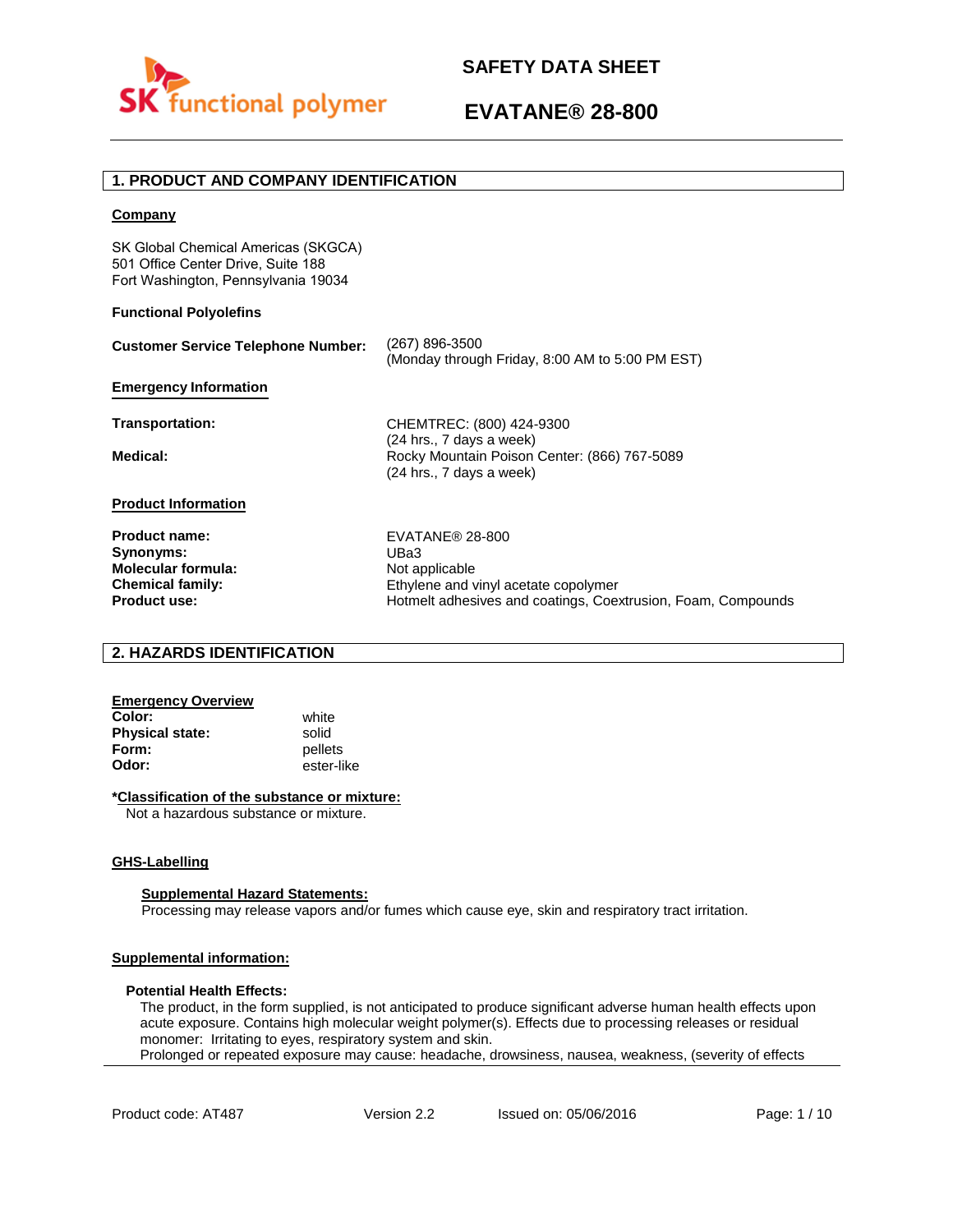

depends on extent of exposure).

### **Other:**

Handle in accordance with good industrial hygiene and safety practice. (pellets/granules) This product may release fume and/or vapor of variable composition depending on processing time and temperature. Hazardous decomposition products may include confirmed or suspected carcinogens.

## **3. COMPOSITION/INFORMATION ON INGREDIENTS**

| <b>Chemical Name</b>                              | CAS-No.    | Wt/Wt      | <b>GHS Classification**</b>     |
|---------------------------------------------------|------------|------------|---------------------------------|
| Acetic acid ethenyl ester, polymer with<br>ethene | 24937-78-8 | $>99\%$    | Not classified                  |
| Acetic acid ethenyl ester                         | 108-05-4   | $< 0.5 \%$ | H332, H335, H225, H351,<br>H411 |

\*\*For the full text of the H-Statements mentioned in this Section, see Section 16.

## **4. FIRST AID MEASURES**

### **4.1. Description of necessary first-aid measures:**

### **Inhalation:**

If inhaled, remove victim to fresh air.

### **Skin:**

In case of contact, immediately flush skin with plenty of water. If molten polymer gets on the skin, cool rapidly with cold water. Do not peel solidified product off the skin. Obtain medical treatment for thermal burns. Remove material from clothing. Wash clothing before reuse. Thoroughly clean shoes before reuse.

### **Eyes:**

Immediately flush eye(s) with plenty of water. Obtain medical treatment for thermal burns.

### **Ingestion:**

If swallowed, DO NOT induce vomiting. Get medical attention. Never give anything by mouth to an unconscious person.

### **4.2. Most important symptoms/effects, acute and delayed:**

For most important symptoms and effects (acute and delayed), see Section 2 (Hazard Statements and Supplemental Information) and Section 11 (Toxicology Information) of this SDS.

### **4.3. Indication of immediate medical attention and special treatment needed, if necessary:**

Product code: AT487 Version 2.2 Issued on: 05/06/2016 Page: 2/10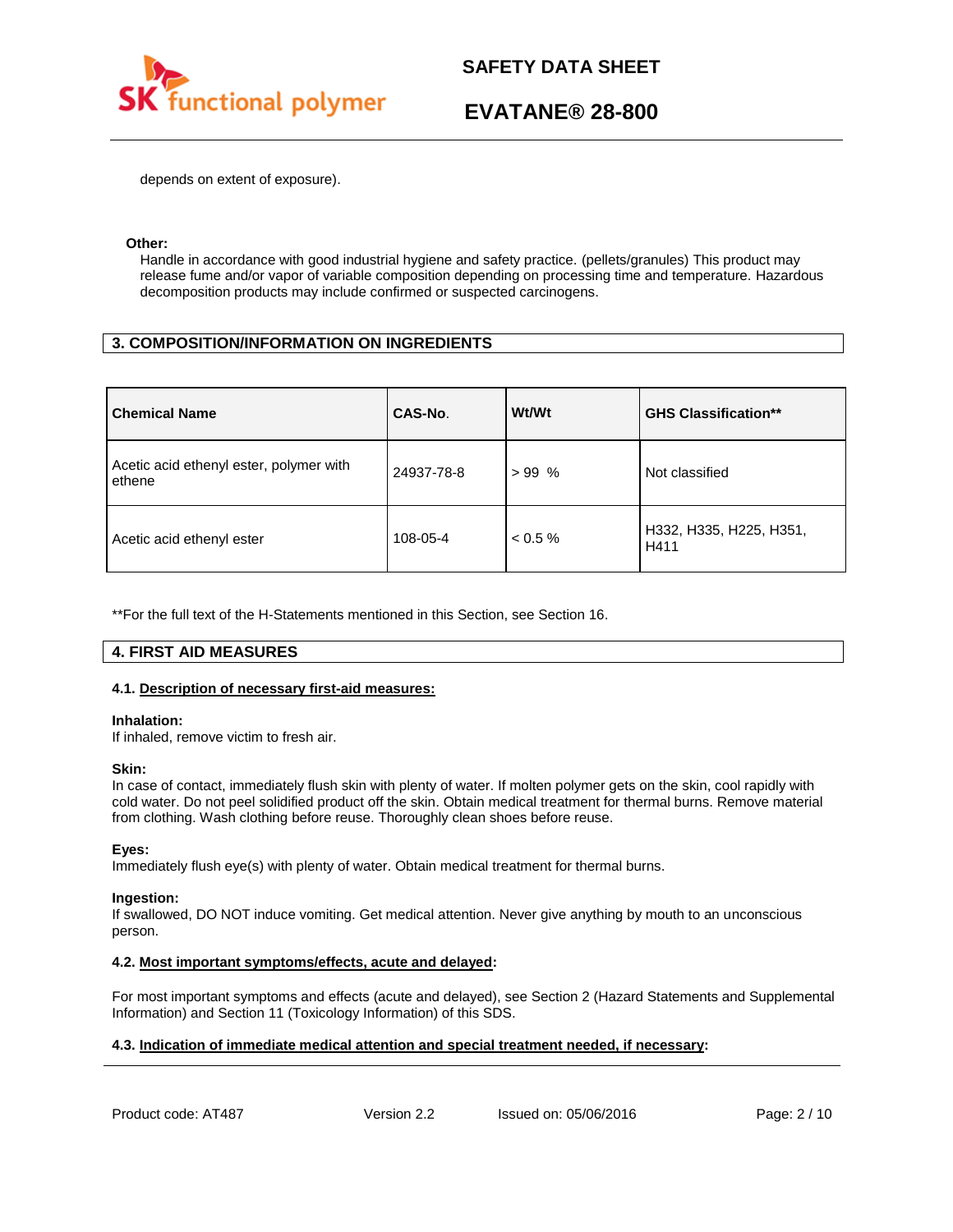

Unless otherwise noted in Notes to Physician, no specific treatment noted; treat symptomatically.

# **5. FIREFIGHTING MEASURES**

### **Extinguishing media (suitable):**

Water spray, Carbon dioxide (CO2), Foam, Dry chemical

### **Protective equipment:**

Fire fighters and others who may be exposed to products of combustion should wear full fire fighting turn out gear (full Bunker Gear) and self-contained breathing apparatus (pressure demand / NIOSH approved or equivalent).

### **Further firefighting advice:**

Fire fighting equipment should be thoroughly decontaminated after use.

### **Fire and explosion hazards:**

When burned, the following hazardous products of combustion can occur: Carbon oxides Hazardous organic compounds Acetic acid

## **6. ACCIDENTAL RELEASE MEASURES**

### **Personal precautions, Emergency procedures, Methods and materials for containment/clean-up:**

Prevent further leakage or spillage if you can do so without risk. Ventilate the area. Sweep up and shovel into suitable properly labeled containers for prompt disposal. Possible fall hazard – floor may become slippery from leakage/spillage of product. Avoid dispersal of spilled material and runoff and contact with soil, waterways, drains and sewers. Consult a regulatory specialist to determine appropriate state or local reporting requirements, for assistance in waste characterization and/or hazardous waste disposal and other requirements listed in pertinent environmental permits.

### **Protective equipment:**

Appropriate personal protective equipment is set forth in Section 8.

### **7. HANDLING AND STORAGE**

### **Handling**

### **General information on handling:**

Avoid breathing dust.

Avoid breathing processing fumes or vapors.

Handle in accordance with good industrial hygiene and safety practices. These practices include avoiding unnecessary exposure and removal of material from eyes, skin, and clothing.

### **Storage**

### **General information on storage conditions:**

Keep in a dry, cool place. Store away from moisture and heat to maintain the technical properties of the product. Store in closed containers, in a secure area to prevent container damage and subsequent spillage.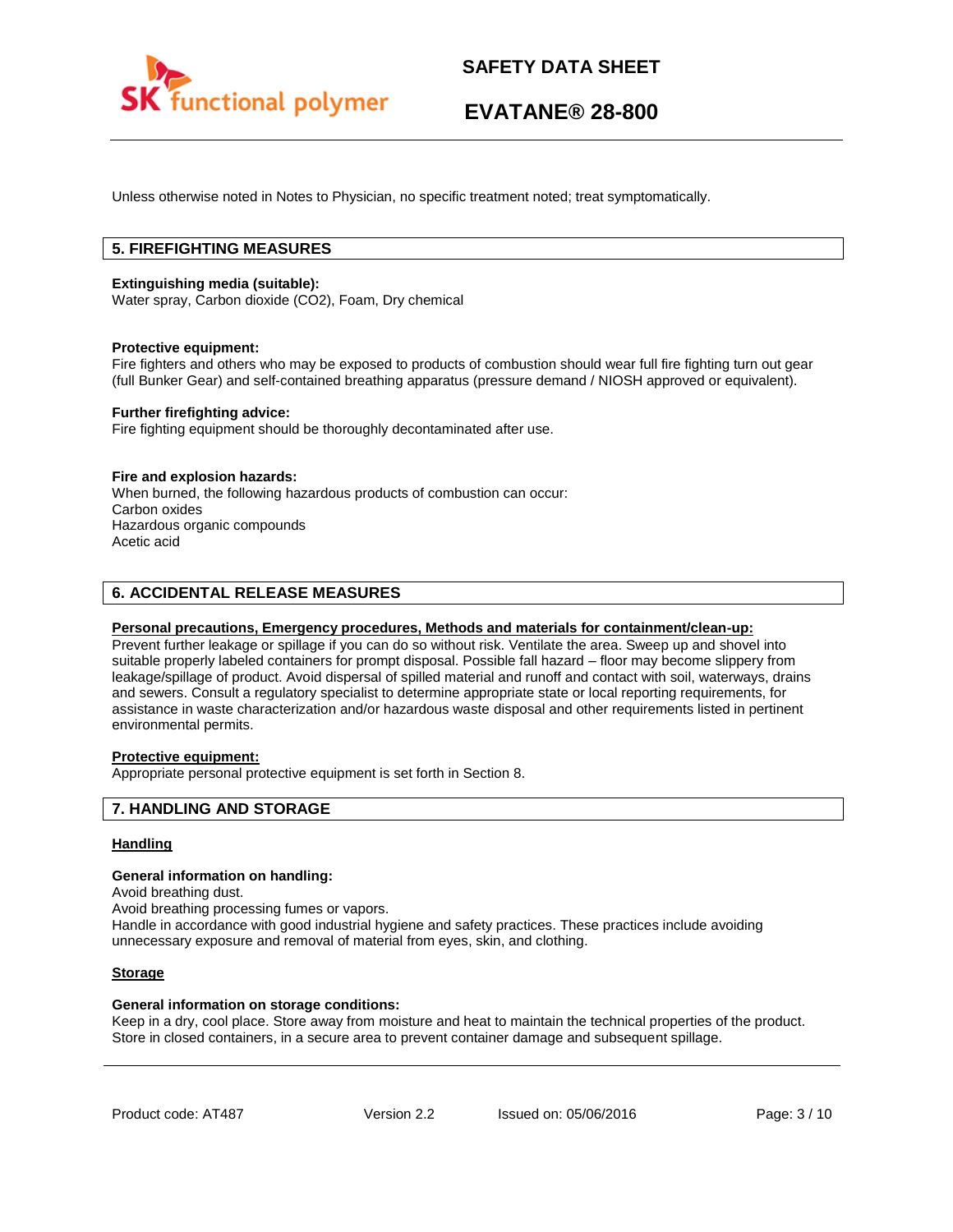

# **EVATANE® 28-800**

# **Storage stability – Remarks:**

Stable under normal conditions.

#### **Storage incompatibility – General:**  None known.

# **8. EXPOSURE CONTROLS/PERSONAL PROTECTION**

### **Airborne Exposure Guidelines:**

### **Acetic acid ethenyl ester (108-05-4)**

US. ACGIH Threshold Limit Values

| Time weighted average             | 10 ppm |
|-----------------------------------|--------|
| Short Term Exposure Limit (STEL): | 15 ppm |

Only those components with exposure limits are printed in this section. Limits with skin contact designation above have skin contact effect. Air sampling alone is insufficient to accurately quantitate exposure. Measures to prevent significant cutaneous absorption may be required. Limits with a sensitizer designation above mean that exposure to this material may cause allergic reactions.

### **Engineering controls:**

Investigate engineering techniques to reduce exposures below airborne exposure limits or to otherwise reduce exposures. Provide ventilation if necessary to minimize exposures or to control exposure levels to below airborne exposure limits (if applicable see above).If practical, use local mechanical exhaust ventilation at sources of air contamination such as open process equipment.

### **Respiratory protection:**

Avoid breathing dust. Avoid breathing processing fumes or vapors. Where airborne exposure is likely or airborne exposure limits are exceeded (if applicable, see above), use NIOSH approved respiratory protection equipment appropriate to the material and/or its components and substances released during processing. Consult respirator manufacturer to determine appropriate type equipment for a given application. Observe respirator use limitations specified by NIOSH or the manufacturer. For emergency and other conditions where there may be a potential for significant exposure or where exposure limit may be significantly exceeded, use an approved full face positive-pressure, self-contained breathing apparatus or positive-pressure airline with auxiliary self-contained air supply. Respiratory protection programs must comply with 29 CFR § 1910.134.

### **Skin protection:**

Processing of this product releases vapors or fumes which may cause skin irritation. Minimize skin contamination by following good industrial hygiene practice. Wearing protective gloves is recommended. Wash hands and contaminated skin thoroughly after contact with processing fumes or vapors. Wash thoroughly after handling.

### **Eye protection:**

Use good industrial practice to avoid eye contact. Processing of this product releases vapors or fumes which may cause eye irritation. Where eye contact may be likely, wear chemical goggles and have eye flushing equipment available.

## **9. PHYSICAL AND CHEMICAL PROPERTIES**

Product code: AT487 Version 2.2 Issued on: 05/06/2016 Page: 4/10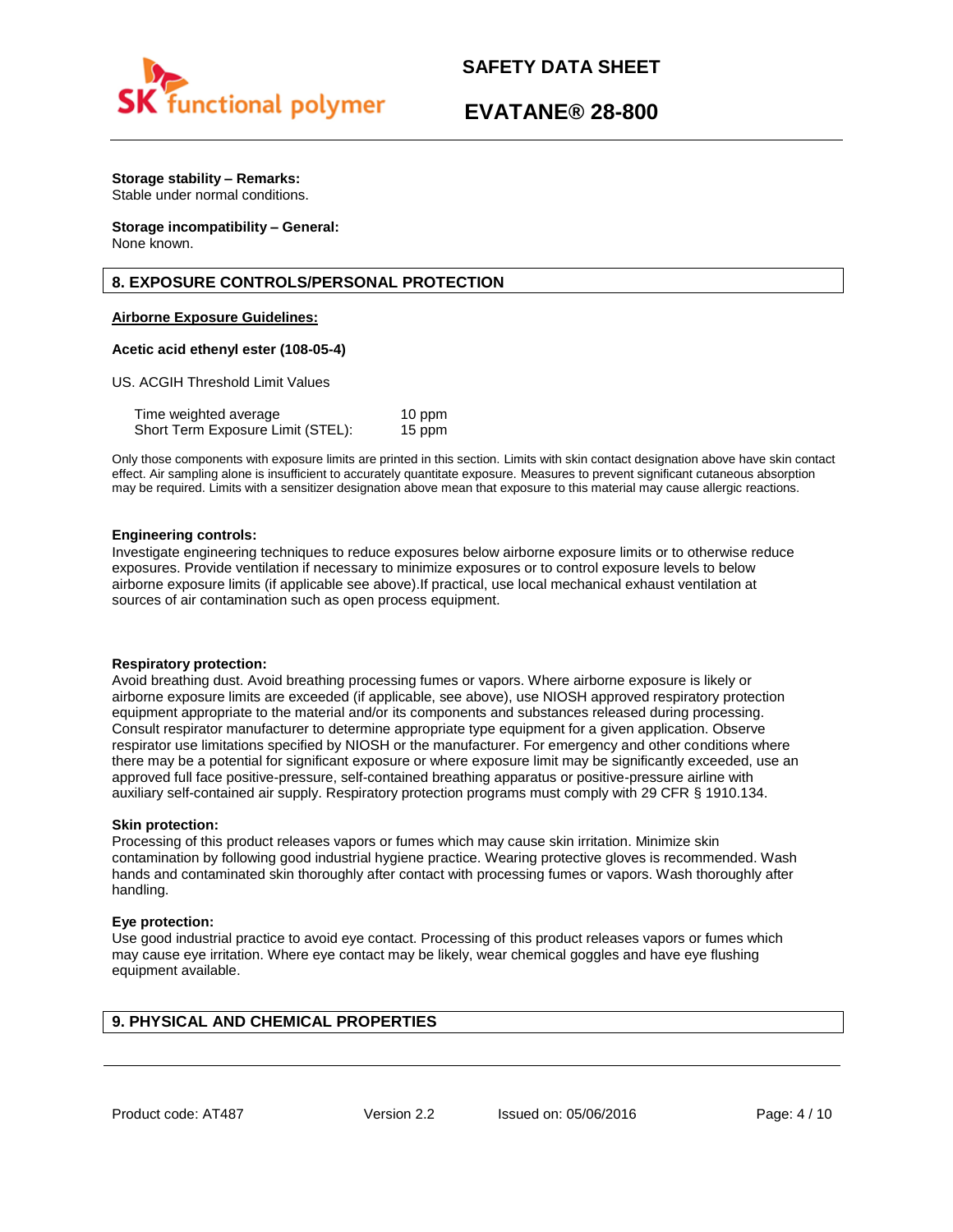

| Color:                                                           | white                                          |
|------------------------------------------------------------------|------------------------------------------------|
| <b>Physical state:</b>                                           | solid                                          |
| Form:                                                            | pellets                                        |
| Odor:                                                            | ester-like                                     |
| <b>Odor threshold:</b>                                           | No data available                              |
| <b>Flash point</b>                                               | Not applicable                                 |
| <b>Auto-ignition</b><br>temperature:                             | No data available                              |
| Lower flammable limit<br>$(LFL)$ :                               | No data available                              |
| <b>Upper flammable limit</b><br>(UEL):                           | No data available                              |
| pH:                                                              | Not applicable                                 |
| Density:                                                         | $0.95$ g/cm3                                   |
| Vapor pressure:                                                  | Not applicable                                 |
| Vapor density:                                                   | Not applicable                                 |
| <b>Boiling point/boiling</b><br>range:                           | No data available                              |
| <b>Melting point/range:</b>                                      | 145 °F (63 °C)                                 |
| Freezing point:                                                  | No data available                              |
| <b>Evaporation rate:</b>                                         | No data available                              |
| Solubility in water:                                             | estimated < 1 mg/l 68 °F (20 °C)               |
|                                                                  | insoluble (on the basis of its structure)      |
| Solubility in other<br>solvents: [qualitative and<br>quantative] | 77 °F (25 °C) Soluble in: Carbon tetrachloride |
| Viscosity, dynamic:                                              | No data available                              |
| <b>Oil/water partition</b><br>coefficient:                       | No data available                              |
| <b>Thermal decomposition</b>                                     | approx. 500 °F (260 °C)                        |
| <b>Flammability:</b>                                             | See GHS Classification in Section 2            |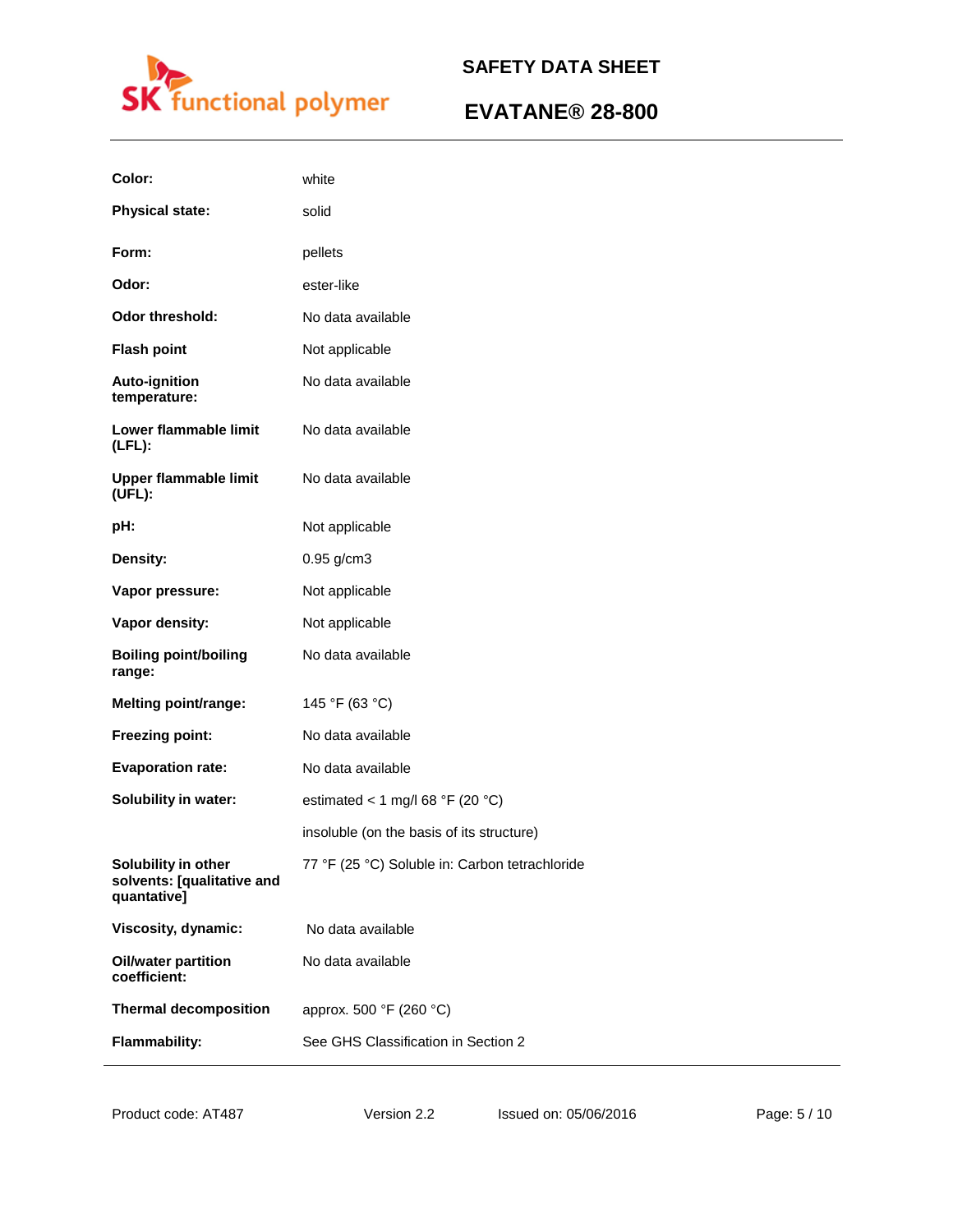

# **EVATANE® 28-800**

## **10. STABILITY AND REACTIVITY**

#### **Stability:**

This material is chemically stable under normal and anticipated storage, handling and processing conditions.

### **Hazardous reactions:**

Hazardous polymerization does not occur.

### **Materials to avoid:**

None known.

### **Conditions / hazards to avoid:**

Avoid storing in moist and warm conditions. (to maintain the technical properties of the product). See Hazardous Decomposition Products below.

### **Hazardous decomposition products:**

Thermal decomposition giving toxic, flammable, and / or corrosive products: Carbon oxides Hazardous organic compounds Acetic acid

## **11. TOXICOLOGICAL INFORMATION**

Data on this material and/or its components are summarized below.

### **Data for Acetic acid ethenyl ester, polymer with ethene (24937-78-8)**

### **Acute toxicity**

**Oral:** May be harmful if swallowed. (rat) LD50 > 2,500 mg/kg.

#### **Other information**

The information presented is from representative materials with this Chemical Abstract Service (CAS) Registry number. The results vary depending on the size and composition of the test substance.

### **Data for Acetic acid ethenyl ester (108-05-4)**

### **Carcinogenicity**

Long term inhalation administration to rat / affected organ(s): lung, upper respiratory tract / signs: Increased incidence of tumors was reported.

Long term drinking water administration to rat and mouse / affected organ(s): Gastro-intestinal tract / signs: Increased incidence of tumors was reported. Classified by the International Agency for Research on Cancer as: Group 2B: Possibly carcinogenic to humans.

### **Genotoxicity**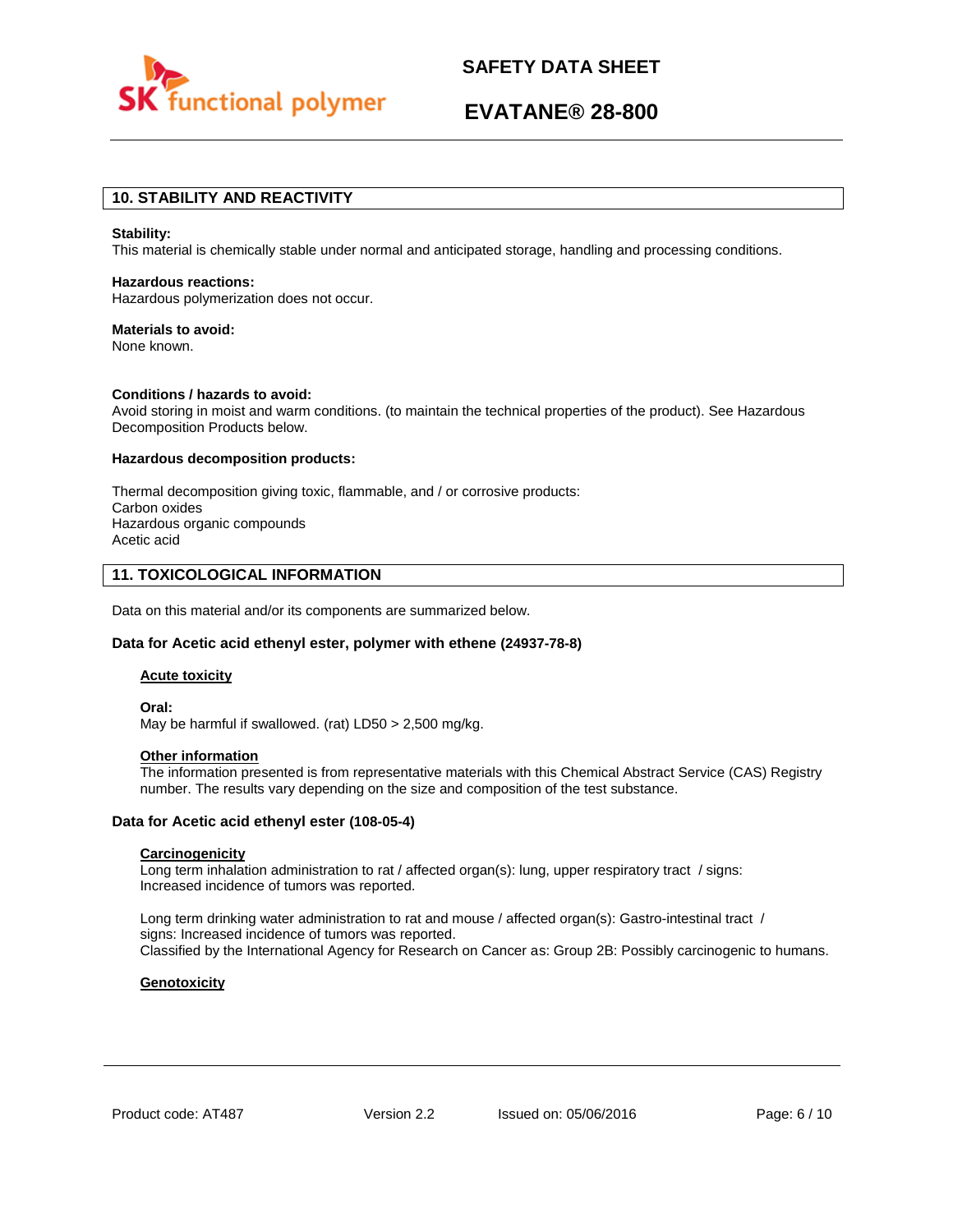

# **EVATANE® 28-800**

### **Assessment in Vitro:**

Both positive and negative responses for genetic changes were observed in laboratory tests using: animal cells

No genetic changes were observed in laboratory tests using: bacteria

### **Genotoxicity**

### **Assessment in Vivo:**

Both positive and negative responses for genetic changes were observed in laboratory tests using: rats, mice

### **Human experience**

#### **Inhalation:**

Upper respiratory tract: irritation. (based on reports of occupational exposure to workers) (extent of injury depends on severity of exposure)

Eyes: irritation. (based on reports of occupational exposure to workers) (extent of injury depends on severity of exposure)

## **12. ECOLOGICAL INFORMATION**

### **Chemical Fate and Pathway**

No data are available.

#### **Ecotoxicology**

No data are available.

### **13. DISPOSAL CONSIDERATIONS**

#### **Waste disposal:**

Where possible recycling is preferred to disposal or incineration. If recycling is not an option, incinerate or dispose of in accordance with federal, state, and local regulations. Pigmented, filled and/or solvent laden product may require special disposal practices in accordance with federal, state and local regulations. Consult a regulatory specialist to determine appropriate state or local reporting requirements, for assistance in waste characterization and/or hazardous waste disposal and other requirements listed in pertinent environmental permits. Note: Chemical additions to, processing of, or otherwise altering this material may make this waste management information incomplete, inaccurate, or otherwise inappropriate. Furthermore, state and local waste disposal requirements may be more restrictive or otherwise different from federal laws and regulations.

### **14. TRANSPORT INFORMATION**

**US Department of Transportation (DOT):** not regulated

**International Maritime Dangerous Goods Code (IMDG):** not regulated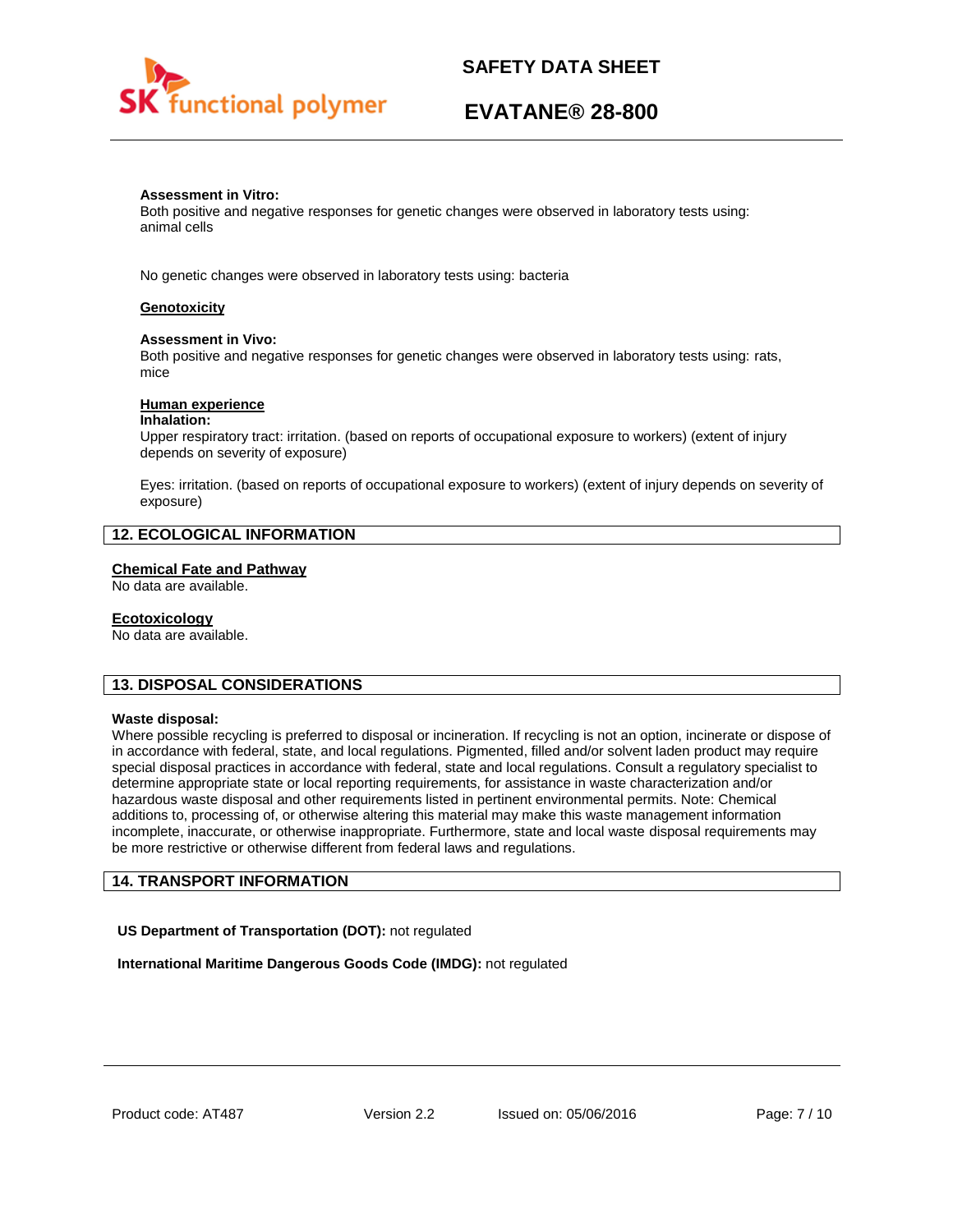

# **EVATANE® 28-800**

# **15. REGULATORY INFORMATION**

| <b>Chemical Inventory Status</b>                                      |               |                                                                  |
|-----------------------------------------------------------------------|---------------|------------------------------------------------------------------|
| EU. EINECS                                                            | <b>EINECS</b> | Conforms to                                                      |
| United States TSCA Inventory                                          | <b>TSCA</b>   | The components of this product are all on<br>the TSCA Inventory. |
| Canadian Domestic Substances List (DSL)                               | <b>DSL</b>    | All components of this product are on the<br>Canadian DSL        |
| China. Inventory of Existing Chemical Substances in<br>China (IECSC)  | IECSC (CN)    | Conforms to                                                      |
| Japan. ENCS - Existing and New Chemical<br>Substances Inventory       | ENCS (JP)     | Conforms to                                                      |
| Japan. ISHL - Inventory of Chemical Substances                        | ISHL (JP)     | Conforms to                                                      |
| Korea. Korean Existing Chemicals Inventory (KECI)                     | KECI (KR)     | Conforms to                                                      |
| Philippines Inventory of Chemicals and Chemical<br>Substances (PICCS) | PICCS (PH)    | Conforms to                                                      |
| Australia Inventory of Chemical Substances (AICS)                     | <b>AICS</b>   | Conforms to                                                      |
|                                                                       |               |                                                                  |

# **United States – Federal Regulations**

### **SARA Title III – Section 302 Extremely Hazardous Chemicals:**

| Chemical name             | CAS-No.  | SARA       | SARA       |
|---------------------------|----------|------------|------------|
|                           |          | Reportable | Threshold  |
|                           |          | Quantities | Planning   |
|                           |          |            | Quantity   |
| Acetic acid ethenyl ester | 108-05-4 | 5000 lbs   | $1000$ lbs |

### **SARA Title III - Section 311/312 Hazard Categories:**  No SARA Hazards

### **SARA Title III – Section 313 Toxic Chemicals:**

The following components are subject to reporting levels established by SARA Title III, Section 313:

| Chemical name             | CAS-No.  | De minimis<br>concentration | Reportable threshold:                                                                                           |
|---------------------------|----------|-----------------------------|-----------------------------------------------------------------------------------------------------------------|
| Acetic acid ethenyl ester | 108-05-4 | $0.1 \%$                    | 10000 lbs (Otherwise used<br>(non-<br>manufacturing/processing))<br>25000 lbs (Manufacturing<br>and processing) |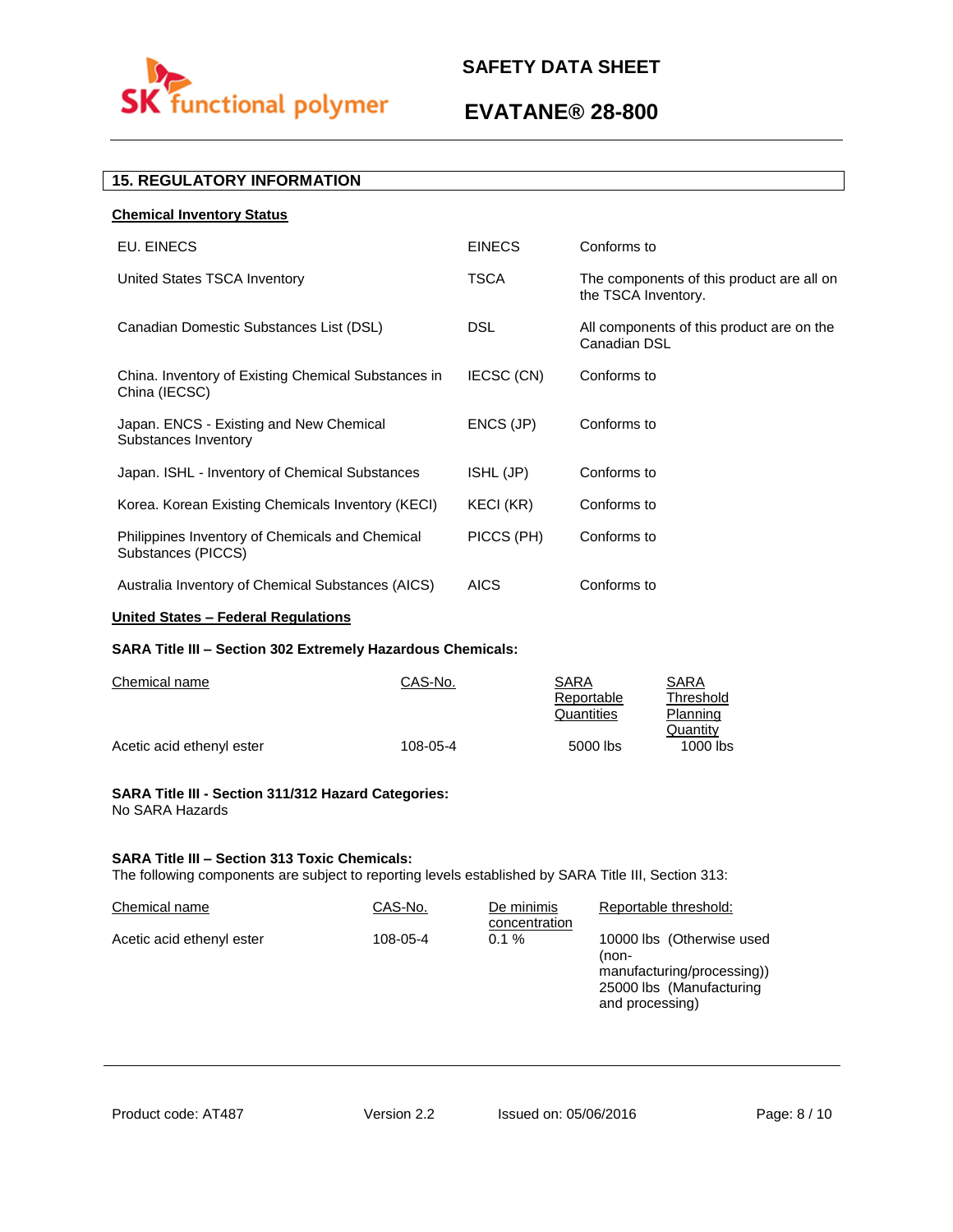

# **EVATANE® 28-800**

**Comprehensive Environmental Response, Compensation, and Liability Act (CERCLA) - Reportable Quantity (RQ):**

Chemical name CAS-No. Reportable quantity Acetic acid ethenyl ester 108-05-4 5000 lbs

### **United States – State Regulations**

### **New Jersey Right to Know**

No components are subject to the New Jersey Right to Know Act.

### **Pennsylvania Right to Know**

Chemical name Chemical name CAS-No. Acetic acid ethenyl ester, polymer with ethene 24937-78-8

**California Prop. 65**

This product does not contain any chemicals known to the State of California to cause cancer, birth defects, or any other reproductive defects.

# **16. OTHER INFORMATION**

### **Full text of H-Statements referred to under sections 2 and 3.**

- H225 Highly flammable liquid and vapour.
- H332 Harmful if inhaled.
- H335 May cause respiratory irritation.
- H351 Suspected of causing cancer.
- H411 Toxic to aquatic life with long lasting effects.

### **Latest Revision(s):**

| Revised Section(s): | Chapter 4 update |
|---------------------|------------------|
| Reference number:   | 000000027265     |
| Date of Revision:   | 05/06/2016       |
| Date Printed:       | 07/23/2016       |

The statements, technical information and recommendations contained herein are believed to be accurate as of the date hereof. Since the conditions and methods of use of the product and of the information referred to herein are beyond our control, SKGCA expressly disclaims any and all liability as to any results obtained or arising from any use of the product reliance on such information; NO WARRANT OF FIRNESS FOR ANY PARTICULAR PURPOSE, WARRANTY OF MERCHANTABILITY OR ANY OTHER WARRANTY, EXPRESSED OR IMPLIED IS MADE CONCERNING THE GOODS DESCIRBED OR THE INFORMATION PROVIDED HERIN. The information provided herein relates only to the specific product designated and may not be applicable when such product is used in combination with other materials or in any process. The user should thoroughly test any application before commercialization. Nothing contained herein constitutes a license to practice under any patent, it should not be construed as an inducement to infringe any patent, and the user is advised to take appropriate steps to be sure that any proposed use of the product will not result in patent infringement. See SDS for Health & Safety Considerations.